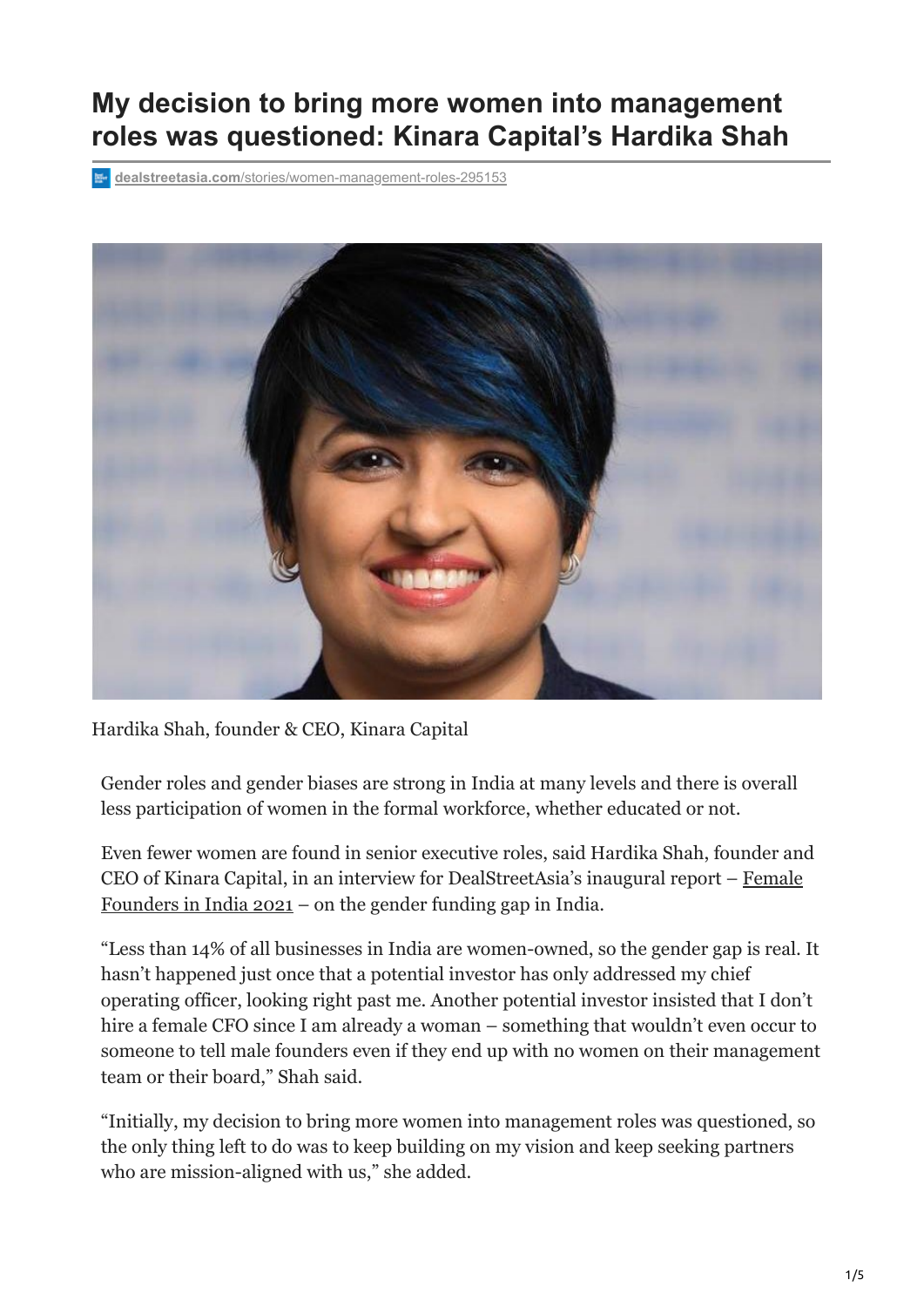Founded in 2011, Kinara Capital provides fast and flexible loans in the Rs2-25 lakh range without taking property collateral from small business entrepreneurs. In April, the company had raised \$50 million in its Series E funding round led by Nuveen's Global Impact Fund and Triple Jump's ASN Microkredietfonds Fund.

#### *Edited excerpts:-*

### **What was the inspiration behind launching Kinara Capital? What is the problem that you are trying to solve through this venture?**

The idea of Kinara Capital germinated when I saw the need to bridge the credit gap in the Indian micro, small and medium enterprises (MSME) sector. In part, I was also inspired by something that I had experienced early on in life and it had always stayed with me. My mother had entrepreneurial leanings and ran a small business when I was growing up. I saw how difficult it was for her to build her business due to lack of financing.

# *"Small business entrepreneurs face challenges like lack of financing."*

Despite many economic reforms that India has undergone over the past two decades, small business entrepreneurs continue to face many of the same challenges they always have, particularly lack of access to financing to grow their business. There are over 60 million MSMEs in India, which provide jobs to over 120 million people and yet, most formal lending institutions do not lend to them, especially without property collateral. I wanted to do something to change that, and that's what eventually led to the inception of Kinara Capital.

#### **Fintech, like many other sectors, is dominated by male-led startups. With India's fintech sector seeing exponential growth, do you see more women getting into this space in the near future?**

It's true that a female CEO is quite rare to see in the fintech sector in India, or frankly around the world. I sure hope that fintech's exponential growth will create more opportunities for women leaders and for women to join the workplace in general because the number of women CEOs have been decreasing in India Inc in the last few years, with less than 5% women CEOs as of 2021.

My way of subverting this has been to bring more women on board in management roles as well as across the board, and to create an equal-opportunity workplace where they can thrive. At Kinara Capital, the CEO, CFO and the majority of our management team are all women.

# *"A female CEO is quite rare in the fintech sector in India, or around the world."*

And, I am very proud that we have demonstrated growth and profitability in a heavily male-dominated field. I am very proud of how seriously we take inclusivity.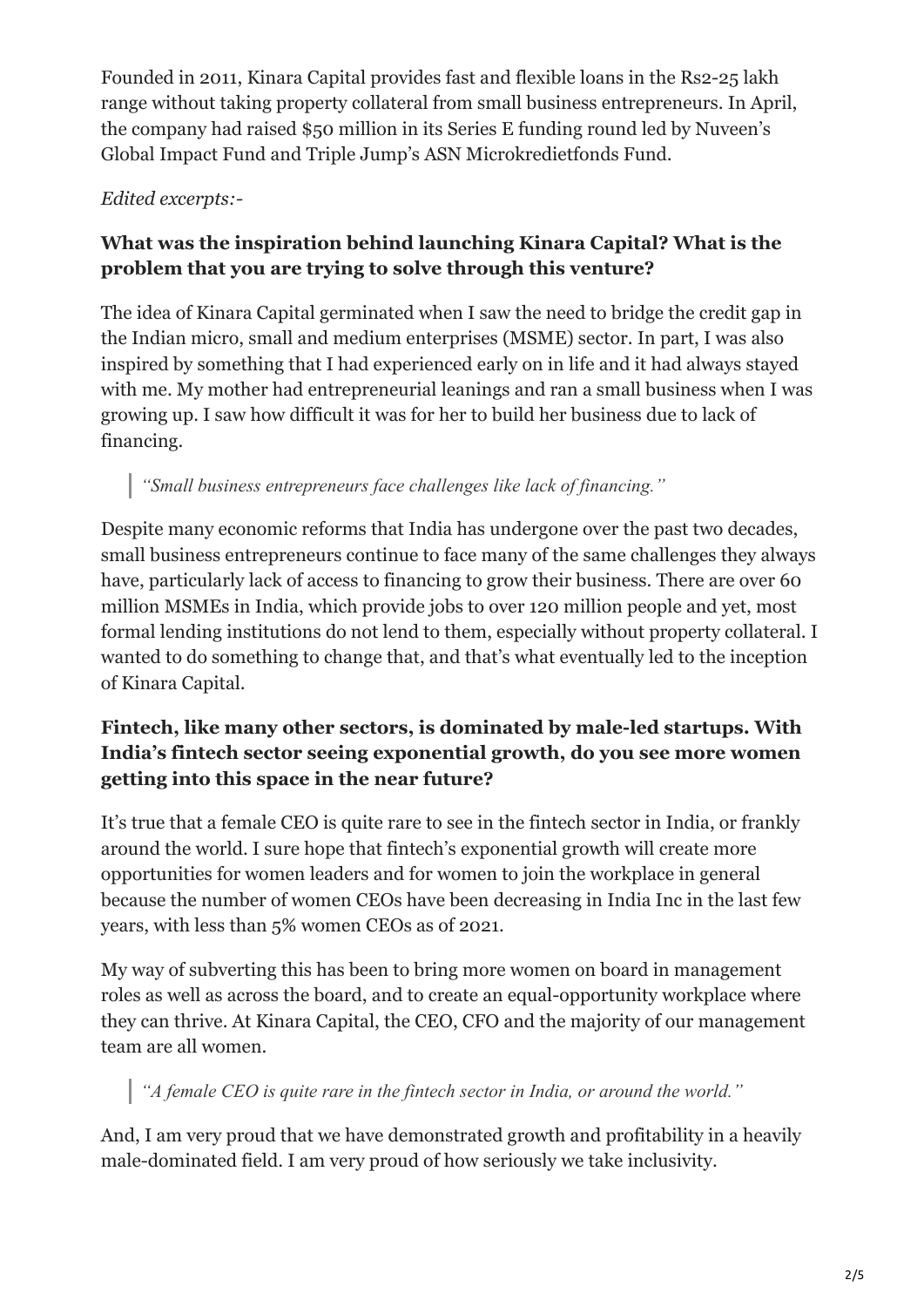We have opened the workplace for the inclusion of women across all roles including in our branches, as well as pushed gender parity to create a safe and an inclusive workplace for the LGBTQ+ community. Going forward, I definitely expect to see this skewed ratio slowly correct itself as many more women ignore the male-dominated tag and enter these industries with full gusto, hopefully supported by strong female and male leaders.

#### **How has your fundraising journey been, and how long did it take you to get your first funding round? Also, what attracted investors to Kinara Capital?**

When it comes to fundraising, one must learn to really love the journey because it is a never-ending cycle! As for my first funding round, I am very fortunate that my initial seed round came from my friends and some of my business school classmates who believed in my vision. I had run an on-the-ground pilot in India while in business school to test my risk-assessment methodologies and the success of that pilot became the genesis of Kinara which I launched right after finishing school and leaving my life in Silicon Valley to move to India.

What attracted investors to bet on Kinara Capital then – and what does even today – is how uniquely we are addressing the credit demands of the MSME sector and the vast opportunity to create societal impact in India, the world's fastest-growing major economy.

To date, Kinara Capital has disbursed \$400 million across 75,000+ collateral-free business loans enabling vast financial inclusion of the underserved small business entrepreneurs in India. We plan to cross \$1 billion in disbursements of MSME business loans and aim to grow by 500% by 2025.

#### **What are your key lessons from the pandemic, and how have you adapted your business due to it?**

At an organisational level, the pandemic tested us on agility and adaptability and I'm happy to say that Kinara Capital fared extremely well on both counts. Since we were already cloud-based and tech-ready, we shifted to work-from-home mode seamlessly, including for our workforce of 1000+ employees, including our multilingual call-centre.

The pandemic halted all of our business operations in a way that nothing had during our decade of rapid growth. We were forced to pause and we took this time to first and foremost support our employees by ensuring their well-being with free vaccines, full medical coverage, Covid-related paid leaves for those who were affected, and for those who were caretakers for their loved ones. We supported our customers by extending the moratorium to them, continuing to reach out and offer support to them, running free online workshops to help them digitize, and extending working capital loans as part of the government relief Emergency Credit Line Guarantee Scheme (ECLGS).

*"The pandemic tested us on agility and adaptability and Kinara fared well on both counts."*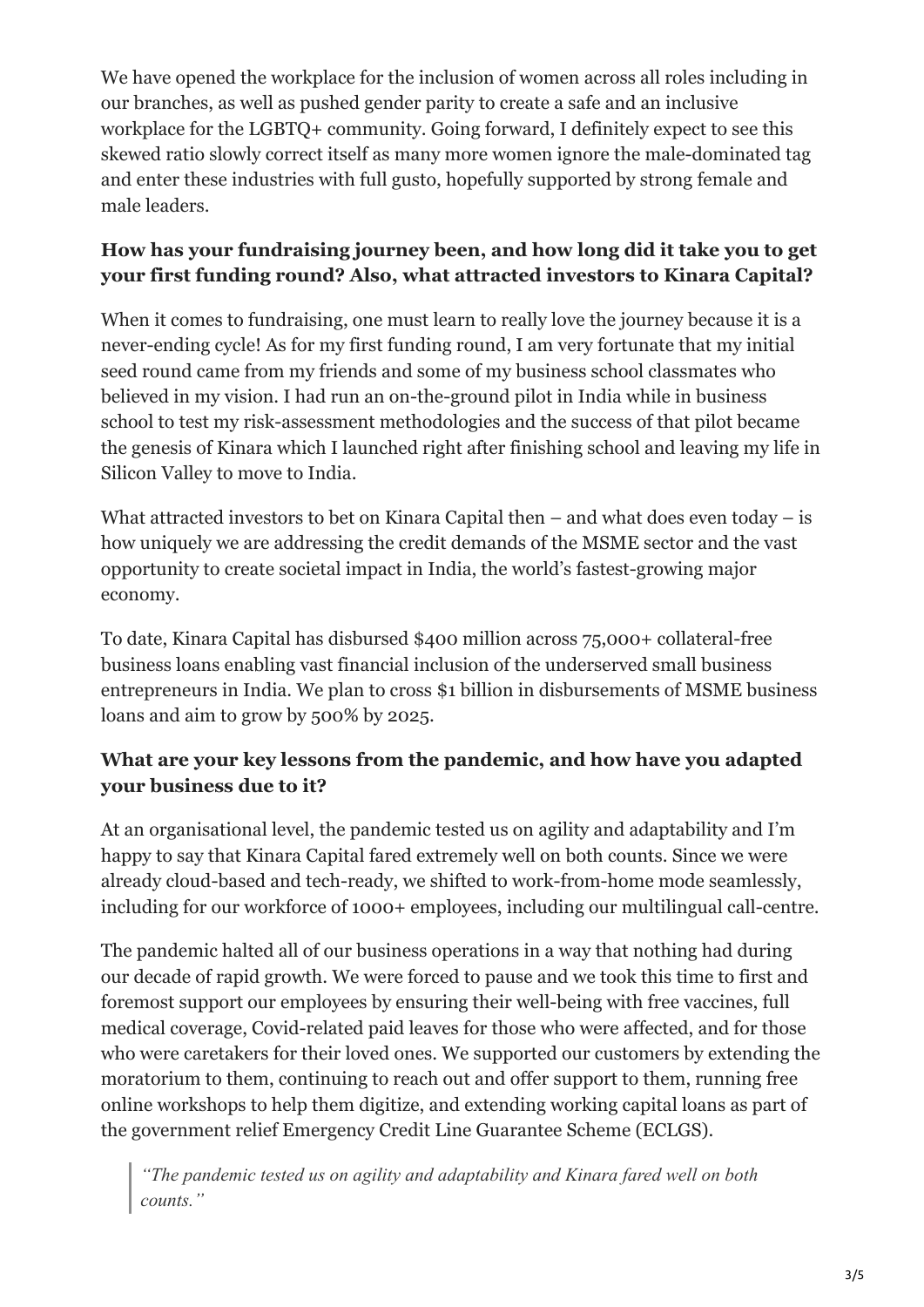Beyond this, instead of waiting for the lockdowns to end, we took the time to revamp our tech and review all of our business processes. The pandemic gave us time to reflect on our existing operations in a way that was not possible in the day-to-day running of the business. We digitized further such as introducing 400+ digital payment options to our customers and consumerizing our back-end tech by launching our customerfriendly app myKinara, available in 7 languages with an easy 3-step digital process which includes eKYC, eSigning and digital loan disbursement.

#### **Do you think it's hard to get external funding as a solo woman founder?**

Absolutely! After running a profitable company year on year and demonstrating scaleable, sustainable growth, it is always a struggle despite much discussion around gender lens investing. Look at the facts and you will see that in 2021, even in the US, female founders raised just 2% of venture capital funds. There is clearly a gap. Add to that being a solo woman founder, it certainly comes with its share of challenges.

Less than 14% of all businesses in India are women-owned, so the gender gap is real. Gender roles and gender biases are strong in India at many levels and there is overall less participation of women in the formal workforce, whether educated or not. Even fewer women are found in senior executive roles.

#### *"Less than 14% of all businesses in India are women-owned."*

So, it hasn't happened just once that a potential investor has only addressed my Chief Operating Officer, looking right past me. Another potential investor insisted that I don't hire a female CFO since I am already a woman – something that wouldn't even occur to someone to tell male founders even if they end up with no women on their management team or their board. Initially, my decision to bring more women into management roles was questioned, so the only thing left to do was to keep building on my vision and keep seeking partners who are mission-aligned with us.

#### **What are the challenges facing women entrepreneurs in India and how can one overcome those?**

Indian women face major systemic hurdles and cultural biases that hold them back from not only starting businesses, but entering the workforce at all. Women typically lack support for childcare and household management. Women entrepreneurs are likely to face higher borrowing costs, are required to provide collateral for a higher share of their loans, and face longer wait times for loan disbursement compared to their male counterparts, even though women tend to have better repayment rates, are likely to spend more on the betterment of their family's health and well-being, and make for better managers.

# *"Women entrepreneurs are likely to face higher borrowing costs."*

India ranks low at 70th among a list of 77 countries covered in the Female Entrepreneurship Index, with less than 26% of women in India participating in the formal workforce. Most of women's work remains unpaid, underpaid and in the